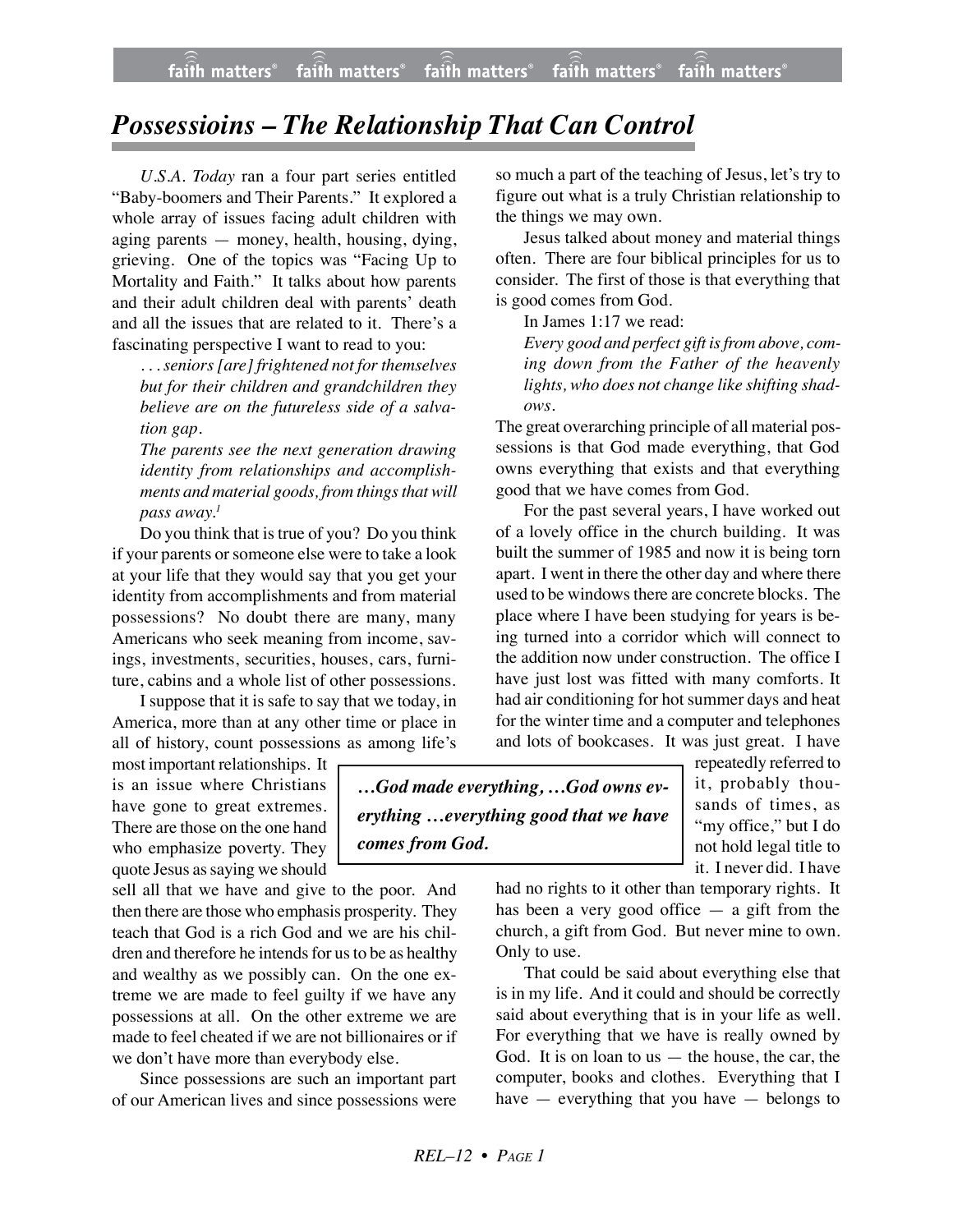God. But he's very generous with all that he has, exceedingly generous. So, God has allowed us to live in his world, drive his cars, eat his food, enjoy his art, wear his clothes and occupy his houses. God just loves doing this. He loves to share all that he has made, all that is good.

But never make the mistake of thinking that you own what's really on loan. For the moment we make that mental mistake, we become thieves and are taking ownership of something that is not truly or rightly ours.

The second principle to consider as Christians in our relationship to possessions is that we are to be grateful and enjoy God's generosity.

All of this raises what for me at least is a difficult question and that is why is God more generous with some people than with other people? I have been in the homes of Christians that could be described as palatial. Their size, their cost, their contents are breathtaking. But I have also been to the garbage dump outside of Manila in the Philippines, a place where many Christians live. People are born on the dump, grow up and live their entire lives in shacks on top of the dump, go to church on the dump and die on the dump. Everything they eat and every single possession is somebody else's garbage, yet some of them are devout Christians.

I cannot help but ask why some have so much when others have so little. Is it because some people are smarter than others? Is it because some people are better than others? Is wealth determined by hard work? We know from observation that

there are people that don't work very hard that have a great deal and there are people that work very hard that have virtually nothing. We know people that aren't very smart that seem to have many possessions and people that are very smart that

hardly have any possessions. At least when we reflect upon it, we wonder why were we born into a situation where we would have such access to affluence.

I sometimes wonder why was I born in affluent America where it is comparatively easy to get possessions while others are born in places where there is not very much to be had even if they are smart and work very hard.

I don't know the answers to these questions. For me it is a matter of trust. I believe that God knows the answers to the questions and I am convinced that he is wise, kind, good and just. When I put all that I know about God together with my observations of inequities in our world, I conclude that God knows answers that I have not been told. I anticipate that perhaps someday in eternity I will be told things that now I could not begin to understand. And between now and then I must trust God for that which I do not know and I must behave Christianly on the basis of the information that I do have.

We are to be grateful and enjoy God's generosity. The Bible teaches the concept of gratitude and enjoyment. One example is in Ecclesiastes 5:19 where we read,

*When God gives any man wealth and possessions, and enables him to enjoy them, to accept his lot and to be happy in his work — this is a gift of God.*

In other words, God invites us to enjoy the many gifts he has given to us.

Like God, I too, am a father. And, as a father I take delight in giving gifts to my children and want them to enjoy those gift. I don't want them to feel guilty that they have something others don't have. I want my child to appreciate the gift, to use the gift and to enjoy the gift to the absolute fullness.

Let's face it, most of us have a lot of possessions. Now I know that's not true of everyone. I

*We ought to thank God for what he has given and we ought to thoroughly enjoy the good and perfect gifts that he provides for us.*

realize that there are some who are struggling to make ends meet maybe unsuccessfully. But for the majority of us, we have multiple televisions, multiple telephones, multiple

cars, multiple bank accounts. Yes, there are some that have more than others and there are some that have far less than others. But all of us have more than billions of other people around the earth today.

As Christians we need to count, take inventory in a sense, all the gifts that God has given to us and have a response of gratitude and enjoyment.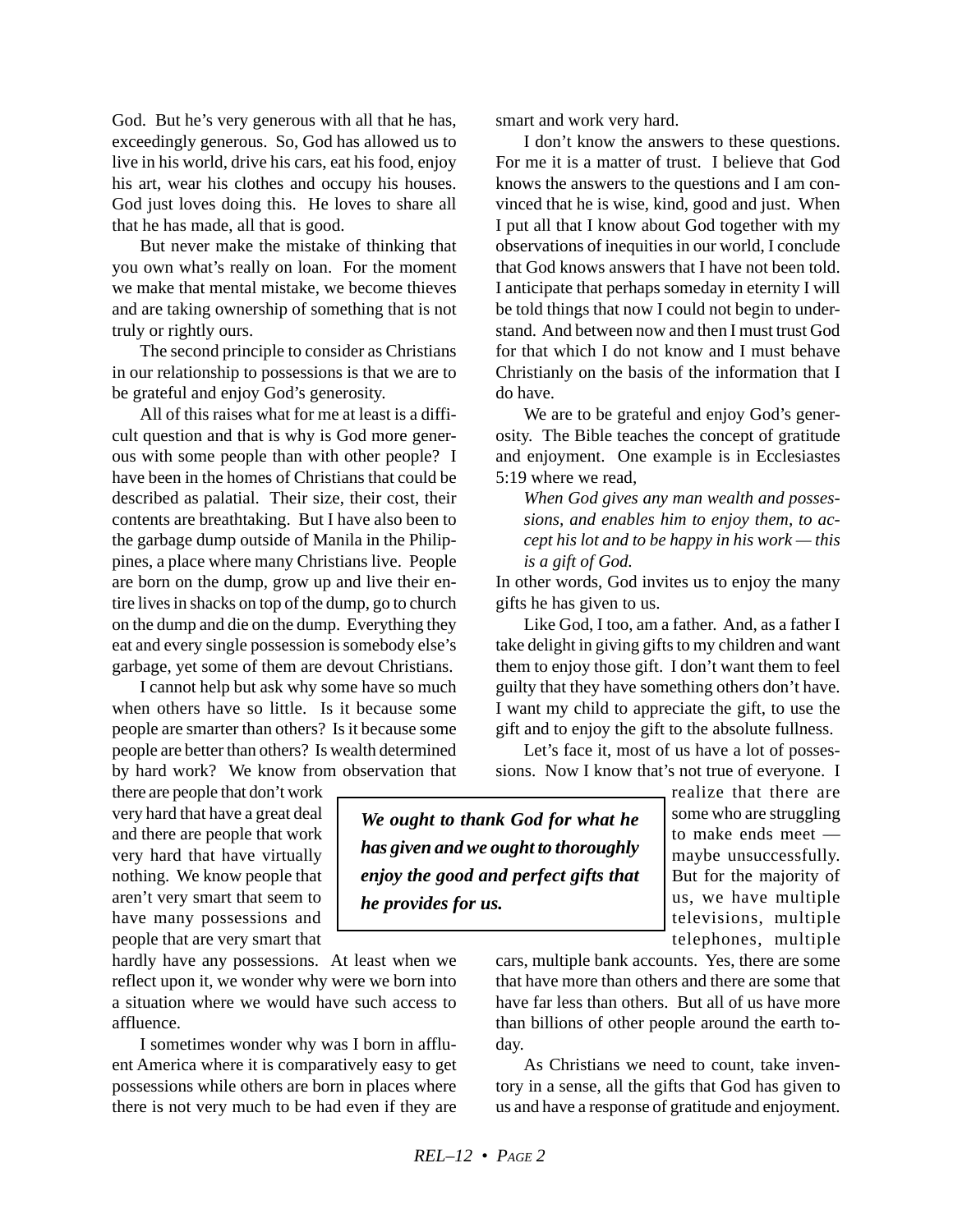We ought to thank God for what he has given and we ought to thoroughly enjoy the good and perfect gifts that he provides for us.

The third principle for our relationship to possessions is that we are to enjoy wealth, but never to trust it. Because the day that our confidence is in the gifts that we have is the day that we have turned our backs on God. In 1 Timothy 6:17 the apostle Paul tells Timothy to:

*Command those who are rich in this present world not to be arrogant nor to put their hope in wealth, which is so uncertain, but to put their hope in God, who richly provides us with everything for our enjoyment.*

Now I can't speak for everybody so I'll only speak for me and I'll tell you candidly I find it is very difficult not to trust in possessions and wealth. If I set out on a car trip, intuitively I go through a checklist to be sure that I have clothes and a map and sufficient cash in my wallet. I make sure I have at least one but preferably a couple of different credit cards and an ATM card to take care of all the things that might go wrong. It's easy to trust those things to be sufficient to get me through any difficulty. I'm not alone in this.

When facing worry we get home security systems, some purchase handguns to keep in a drawer next to the bed. Others make a point of living in a community where there are high enough taxes that the police and firemen will immediately respond to a 911 call. It's easy to trust in those things.

As we anticipate retirement we trust in good investments, a 401K or company pension plan, paying off our house mortgage, if possible,

plenty of insurance. All of those things can give a sense of personal security, even if we think social security is going to be bankrupt by the time we get to retirement.

It doesn't take a lot of money to trust in money. It takes, actually, not very much money to trust it. You know, you can take a nickel and hold it in front of your eye and blot out the entire sun. And it doesn't take much more than a nickel's worth of wealth to block out God. It is switching our trust from God who deserves our trust and is adequate for our trust and instead putting our trust in the gifts and the possessions that God has given to us.

All of this is arrogantly misplaced trust. One of the wealthiest people that I ever met lost everything through collapsing investments when he was in his seventies, far too late in life to recover. We know that home security systems don't always work. We know that a handgun can get in the hands of an assailant and can be used against us. We know that we can call 911 and if that particular moment they get seventeen calls we might not be the highest priority and the police might not make it in time. We know that there are illnesses for which no amount of health insurance is adequate because there is no treatment that will result in a cure.

So, never trust money. Never trust possessions. Only trust God. At the very most, money and possessions are instruments that God uses as means for good in our lives. But to misplace and put our trust in those possessions is really an insult to God.

I don't think that this is easy to do. For sincere and serious Christians it can be a very hard distinction between enjoying but never trusting the good stuff that God has given to us. I don't pretend that I've got it all figured out, but I can tell you some of the things that I try to do. I try to thank God for every meal as a frequent opportunity for me to communicate my gratitude and trust in him. I try every morning to make my first waking thought to thank God for as many things as I can think of — family, clothes, house, bed, radio,

TV, safety, job, insurance, eyeglasses (especially my glasses because I see so poorly without them!) Every

time I go to a doctor I tell God that my life and health are his to give or take and that I place my confidence in God, not in the doctor.

And when things go wrong I realize the frailty of the possessions that I have. Last May my telephone calling card number was stolen. I didn't know anything about it until the phone bill came with nearly two thousand dollars worth of extra phone calls on it from the Netherlands to the Bronx. One of these calls was over eleven hours long and cost \$735. Once I settled down a bit I talked to God before I called the telephone company. I told

*Those who receive God's gifts should*

*share those gifts with others.*